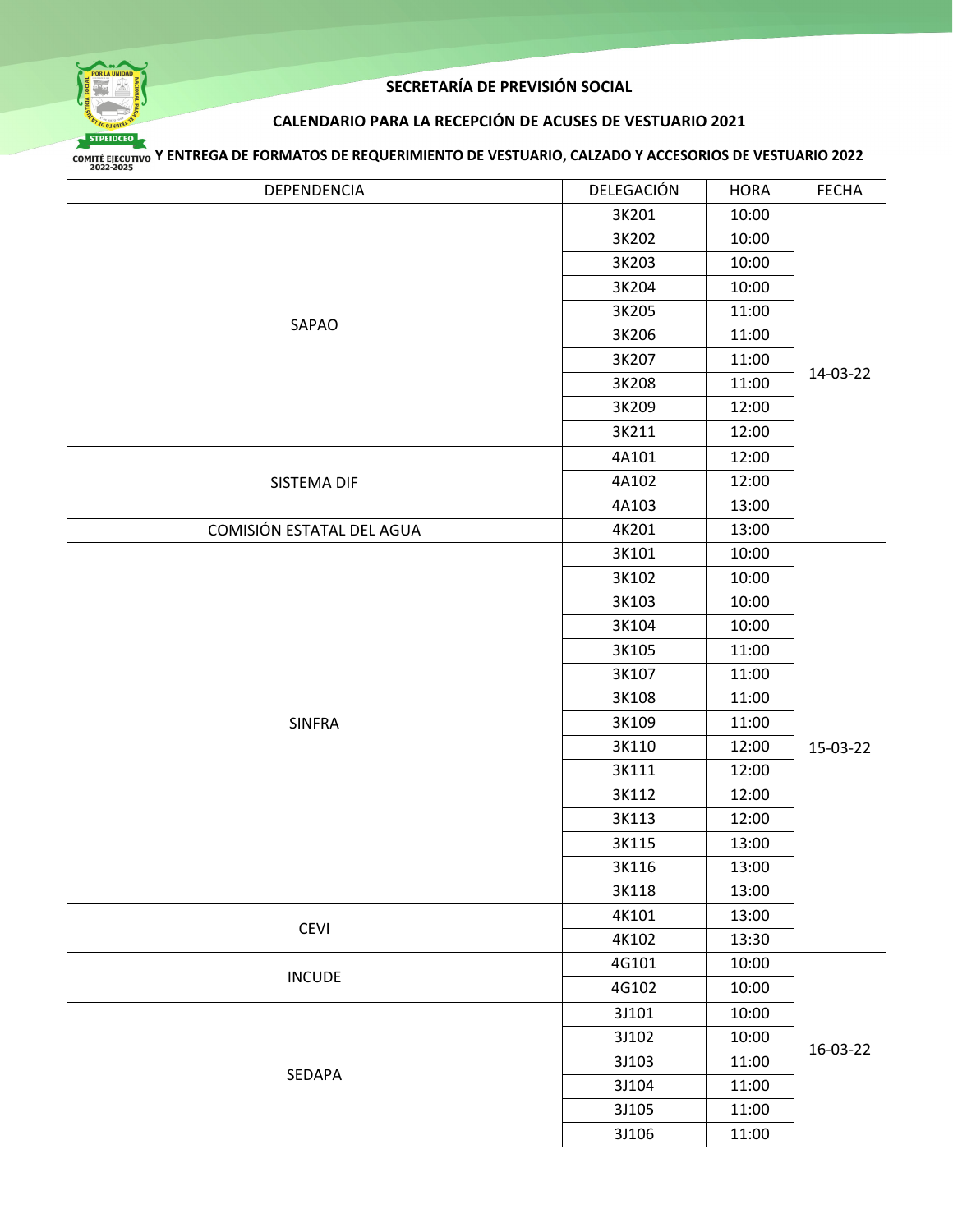

#### **CALENDARIO PARA LA RECEPCIÓN DE ACUSES DE VESTUARIO 2021**

| DEPENDENCIA                  | DELEGACIÓN | <b>HORA</b> | <b>FECHA</b> |
|------------------------------|------------|-------------|--------------|
| SEDAPA                       | 3J107      | 12:00       | 16-03-22     |
|                              | 3J108      | 12:00       |              |
|                              | 3J109      | 12:00       |              |
|                              | 3J110      | 12:00       |              |
|                              | 3J111      | 13:00       |              |
|                              | 3F101      | 13:00       |              |
|                              | 3F102      | 13:00       |              |
|                              | 3F103      | 13:00       |              |
|                              | 3F104      | 10:00       |              |
| ADMINISTRACIÓN               | 3F105      | 10:00       |              |
|                              | 3F106      | 10:00       |              |
|                              | 3F107      | 10:00       |              |
|                              | 3F108      | 11:00       |              |
|                              | 3F109      | 11:00       |              |
|                              | 3F110      | 11:00       |              |
|                              | 3B409      | 11:00       |              |
|                              | 3B410      | 12:00       | 17-03-22     |
|                              | 3B411      | 12:00       |              |
|                              | 3B412      | 12:00       |              |
|                              | 3B413      | 12:00       |              |
| CONSEJERÍA JURÍDICA          | 3B414      | 13:00       |              |
|                              | 3B415      | 13:00       |              |
|                              | 3B416      | 13:00       |              |
|                              | 3B417      | 13:00       |              |
|                              | 3B418      | 13:30       |              |
|                              | 3M101      | 10:00       |              |
| SEBIEN                       | 3M102      | 10:00       |              |
|                              | 3G101      | 10:00       |              |
| SECRETARÍA DE LA CONTRALORÍA | 3G102      | 10:00       | 18-03-22     |
|                              | 3E101      | 11:00       |              |
|                              | 3E102      | 11:00       |              |
| <b>FINANZAS</b>              | 3E103      | 11:00       |              |
|                              | 3E104      | 11:00       |              |
|                              | 3E105      | 12:00       |              |
|                              | 3E106      | 12:00       |              |
|                              | 3E107      | 12:00       |              |
|                              | 3E108      | 12:00       |              |
|                              | 3E109      | 13:00       |              |
|                              | 3E110      | 13:00       |              |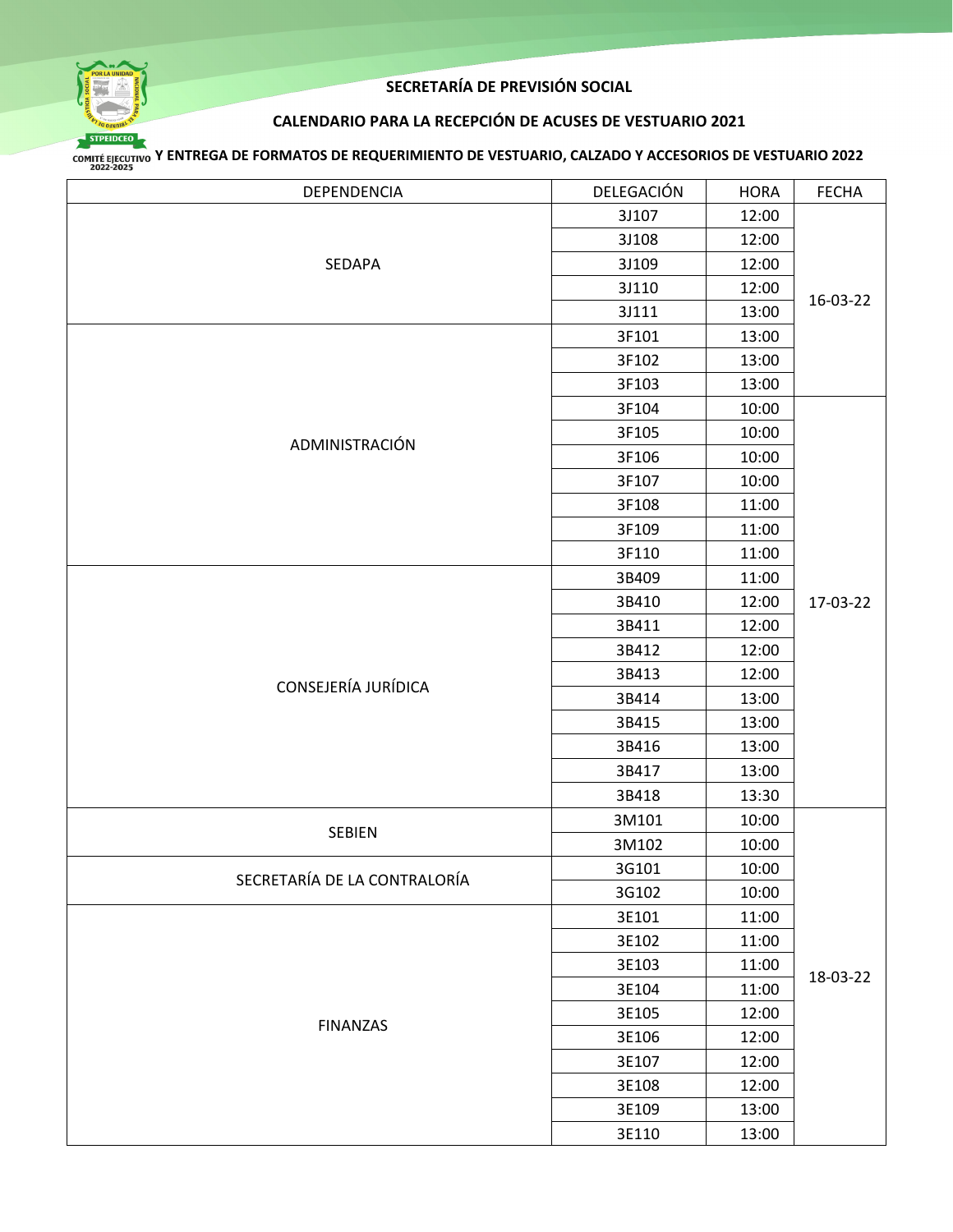

#### **CALENDARIO PARA LA RECEPCIÓN DE ACUSES DE VESTUARIO 2021**

| DEPENDENCIA                                      | DELEGACIÓN | <b>HORA</b> | <b>FECHA</b> |
|--------------------------------------------------|------------|-------------|--------------|
| <b>FINANZAS</b>                                  | 3E111      | 13:00       |              |
|                                                  | 3E113      | 13:00       |              |
|                                                  | 3E114      | 13:30       | 18-03-22     |
|                                                  | 3E115      | 13:30       |              |
| <b>SSP</b>                                       | 3C101      | 10:00       |              |
|                                                  | 3C102      | 10:00       |              |
|                                                  | 3C103      | 10:00       |              |
|                                                  | 3C104      | 10:00       |              |
|                                                  | 3C105      | 11:00       |              |
|                                                  | 3C107      | 11:00       |              |
|                                                  | 3C108      | 11:00       |              |
|                                                  | 3C109      | 11:00       |              |
|                                                  | 3C110      | 12:00       | 22-03-22     |
| SECRETARÍA DE TURISMO                            | 31101      | 12:00       |              |
|                                                  | 31102      | 12:00       |              |
|                                                  | 31103      | 12:00       |              |
| SEGEGO                                           | 3B101-Y    | 13:00       |              |
|                                                  | 3B101-F    | 13:00       |              |
|                                                  | 3B102      | 13:00       |              |
|                                                  | 3B103      | 13:00       |              |
|                                                  | 3B104      | 10:00       |              |
|                                                  | 3B105-M    | 10:00       |              |
|                                                  | 3B105-F    | 10:00       |              |
|                                                  | 3B106      | 10:00       |              |
|                                                  | 3B109      | 11:00       |              |
| PROTECCIÓN CIVIL                                 | 3B108      | 11:00       |              |
| <b>SEPIA</b>                                     | 3T101      | 11:00       | 23-03-22     |
| COORD. GRAL. DE COMUNICACIÓN SOCIAL Y VOCERÍA    | 3R102      | 11:00       |              |
| DEFENSORÍA PÚBLICA DEL ESTADO                    | 3S101      | 12:00       |              |
| INSTITUTO OAXAQUEÑO DE LAS ARTESANÍAS            | 4H101      | 12:00       |              |
| GUBERNATURA, JEFATURA DE LA GUBERNATURA Y COORD. | 3A101      | 12:00       |              |
| P/ATENCION DE DERECHOS HUMANOS                   | 3A102      | 12:00       |              |
|                                                  | 3A103      | 13:00       |              |
| INSTITUTO DE LA JUVENTUD DEL EDO OAX.            | 41101      | 13:00       |              |
| CASA DE LA CULTURA OAXAQUEÑA                     | 4P101      | 13:00       |              |
| OFICINA DE PENSIONES                             | 4F101      | 13:00       |              |
| <b>IFREO</b>                                     | 3S102      | 10:00       | 24-03-22     |
| SECRETARÍA DE ECONOMÍA                           | 3H101      | 10:00       |              |
|                                                  |            |             |              |